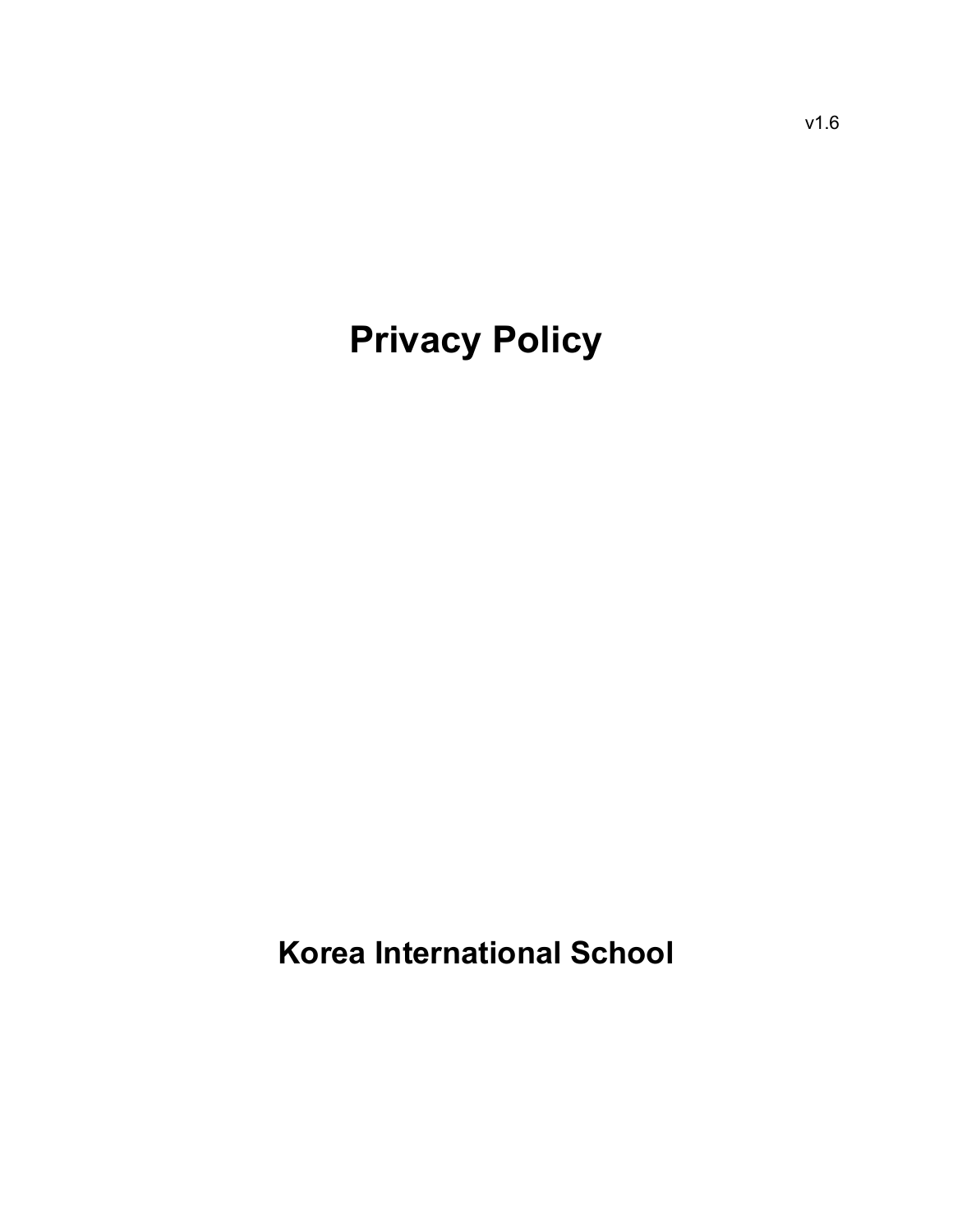# **Privacy Policy**

All personal information that Korea International School (KIS) handles is collected, retained, and processed under relevant statutes or with consent of each person whose information becomes subject to this Policy. KIS has established the following privacy policy to protect users' rights and interests and to handle any complaints regarding personal information from users.

#### **Article 1 (Purpose of processing personal information)**

KIS collects and processes personal information for the purpose stated below.

- 1. Provide academic services
- 2. Member authentication of academic records management system or admission system users
- 3. Prevention of unauthorized server access and fraudulent server use

4. Management of academic records, attendance records, and to assist university admission applications, etc.

5. Personal information is used as it is required by Primary and Secondary Education Act and other regulations

#### **Article 2(Collect and Retain Personal Information)**

All personal information that KIS handles is collected and processed under relevant statutes or with consent of each user. KIS destroys a user's personal information after the retention period. In accordance to the Personal Information Protection Act, KIS process as outlined below.

| Retained<br>by                              | File name   | Purpose             | Basis of<br>Retention     | Details of collected<br>information                                                                                                                                           | Retention<br>Period                  |
|---------------------------------------------|-------------|---------------------|---------------------------|-------------------------------------------------------------------------------------------------------------------------------------------------------------------------------|--------------------------------------|
| <b>Admission Applicant</b><br><b>Office</b> | information | Admission<br>review | Consent by<br>information | Applicant ID number,<br>holder (user) photo, personal details<br>(name, gender, nationality,<br>resident registration<br>number/alien registration<br>number, address, parent | 5 years after<br>admission<br>review |

#### Personal Information KIS Collects and Retains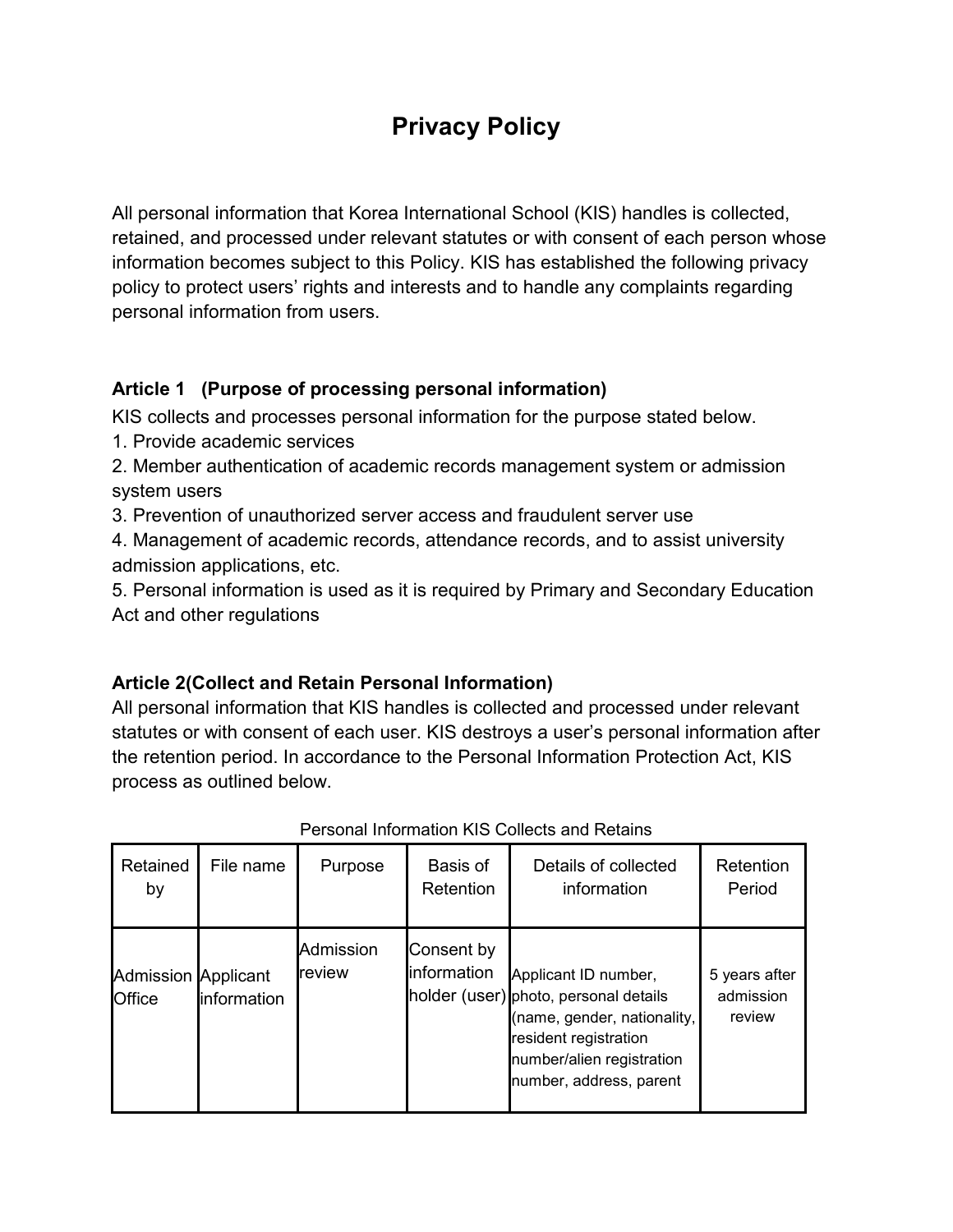|                           |                                                                                                                                               |                                                                                                                                                            |                                                                                                    | name, occupation of<br>parent, contact number of<br>parent, birth date of<br>parent, nationality of<br>parent, special note,<br>passport copy including<br>number, family details),<br>student records                                                                                                                                                  |                              |
|---------------------------|-----------------------------------------------------------------------------------------------------------------------------------------------|------------------------------------------------------------------------------------------------------------------------------------------------------------|----------------------------------------------------------------------------------------------------|---------------------------------------------------------------------------------------------------------------------------------------------------------------------------------------------------------------------------------------------------------------------------------------------------------------------------------------------------------|------------------------------|
| Registrar                 | <b>Student</b><br>Record,<br>Current<br>student<br>information,<br><b>Graduates</b><br>information,<br>Transferred<br>students<br>information | Management Article 25,<br>of student<br>records<br>Certificate<br>issuance<br>Processing of<br>admission/with Regulations<br>drawal/transfer on creation & | Elementary<br>& Secondary<br>Education<br>Act<br>Article 3,<br>management<br>of student<br>records | Student ID number,<br>personal details (name,<br>gender, nationality,<br>resident registration<br>number/alien registration<br>number, address, parent<br>name, occupation of<br>parent, contact number of<br>parent, birth date of<br>parent, nationality of<br>parent, special note,<br>passport number, family<br>details), photo, student<br>record | Permanent                    |
| General<br><b>Affairs</b> | <b>Business</b><br><b>Staff</b><br>Personal<br>Information                                                                                    | Management<br>of business<br>staff personal<br>information<br>Recruitment<br>examine                                                                       | Consent by<br>information<br>holder (user)                                                         | Staff ID number, name,<br>resident registration<br>number/alien registration<br>number, address,<br>affiliation, contact number,<br>email address, degree of<br>education, work<br>experience, military<br>service, license,<br>qualifications                                                                                                          | 5 years after<br>termination |
| Faculty<br>Support        | <b>Faculty Staff</b><br>Personal<br>Information                                                                                               | Management<br>of faculty staff<br>personal<br>information                                                                                                  | Consent by<br>information<br>holder (user)                                                         | Staff ID number, name,<br>resident registration<br>number/alien registration<br>number, address,<br>affiliation, contact number,<br>email address, degree of                                                                                                                                                                                            | 5 years after<br>termination |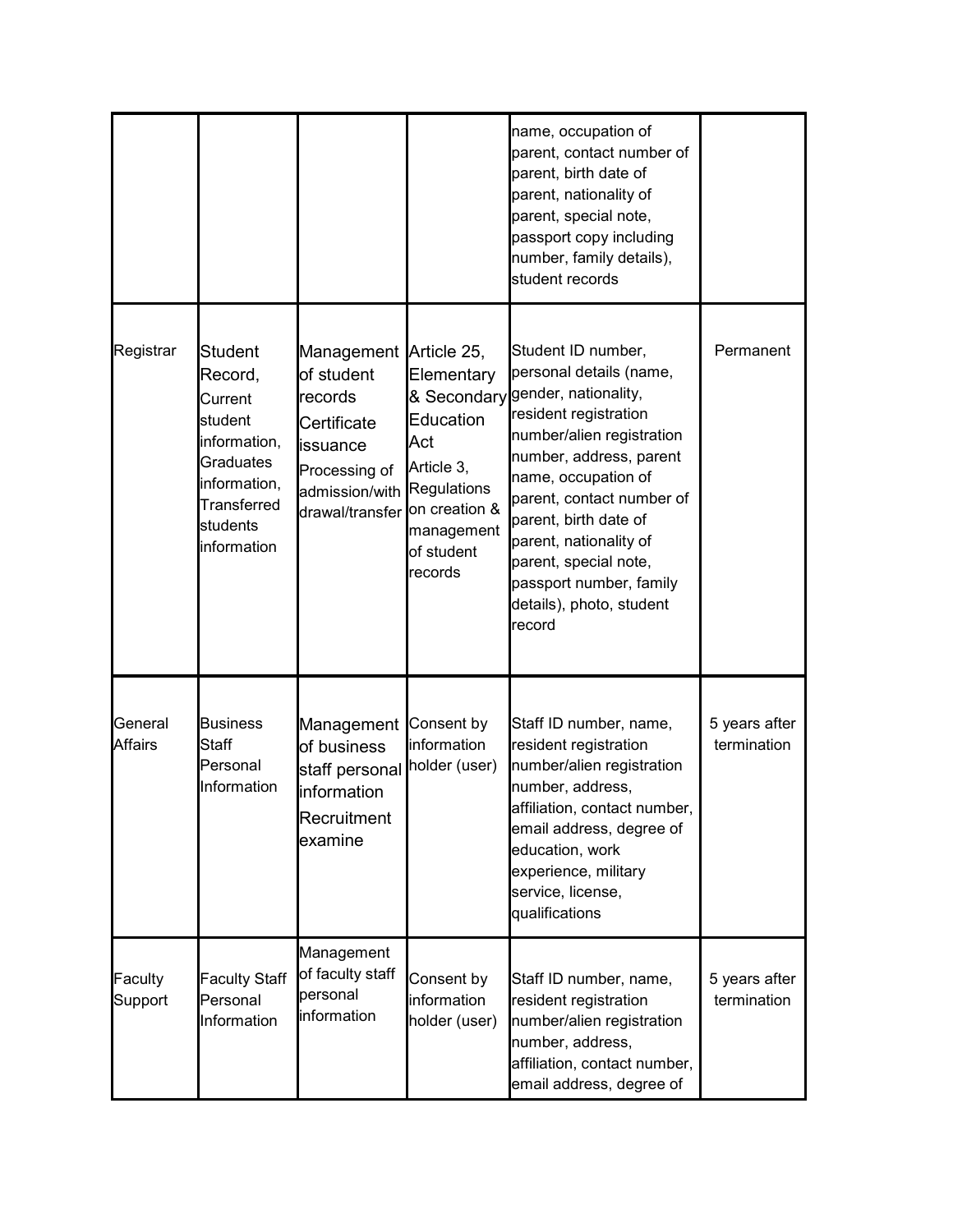|                                                  |                                                              |                                                                                                                     |                                                                                                                                              | education, work<br>experience, personal<br>information                                                                                                                                                                                                                                |                                             |
|--------------------------------------------------|--------------------------------------------------------------|---------------------------------------------------------------------------------------------------------------------|----------------------------------------------------------------------------------------------------------------------------------------------|---------------------------------------------------------------------------------------------------------------------------------------------------------------------------------------------------------------------------------------------------------------------------------------|---------------------------------------------|
| <b>IT Office</b>                                 | Student/Par Access to<br>ent portal<br>member<br>information | student<br>information,<br>academic<br>records, and<br>attendance<br>records by<br>student,<br>parents and<br>staff | Article 23-3,<br>Framework<br>Act on<br>Education                                                                                            | Student ID number,<br>password, member type<br>(student/parent), name,<br>gender, nationality,<br>address, parent name,<br>occupation of parent,<br>contact number of parent,<br>birth of parent, nationality<br>of parent, special note,<br>family details, student<br>records, etc. | After member<br>withdrawal                  |
| IT Office                                        | Mail user<br>information                                     | Management<br>of web mail<br>user                                                                                   | Consent by<br>information<br>holder (user)                                                                                                   | Name, email address                                                                                                                                                                                                                                                                   | After account<br>termination                |
| <b>Nurse</b><br>Office                           | Student<br><b>Health</b><br>records                          | Management<br>of student<br>health records                                                                          | <b>Article</b><br>9, Regulatio<br>ns on<br>student<br>medical test,<br>Article 14,<br>Guidelines on<br>electronic<br>process &<br>management | Personal details (name,<br>date of birth, gender, name<br>of parent/guardian,<br>address, emergency<br>contacts), student health<br>information (blood type,<br>previous medical history,<br>current medical issues,<br>medications in use) of<br>student health records              | 5 years after<br>graduation /<br>withdrawal |
| <b>Textbook</b><br>Library /<br><b>Text book</b> | Library user<br>information                                  | Management<br>of book<br>loan/return                                                                                | Article 38,<br>Library Act,<br>Consent by<br>information<br>holder (user),<br>Article 14,<br>School library<br>promotion act                 | Barcode number, student<br>name, class, student ID<br>number, contact number,<br>list of book loans, photo,<br>address, email address                                                                                                                                                 | 6 months after<br>graduation/wit<br>hdrawal |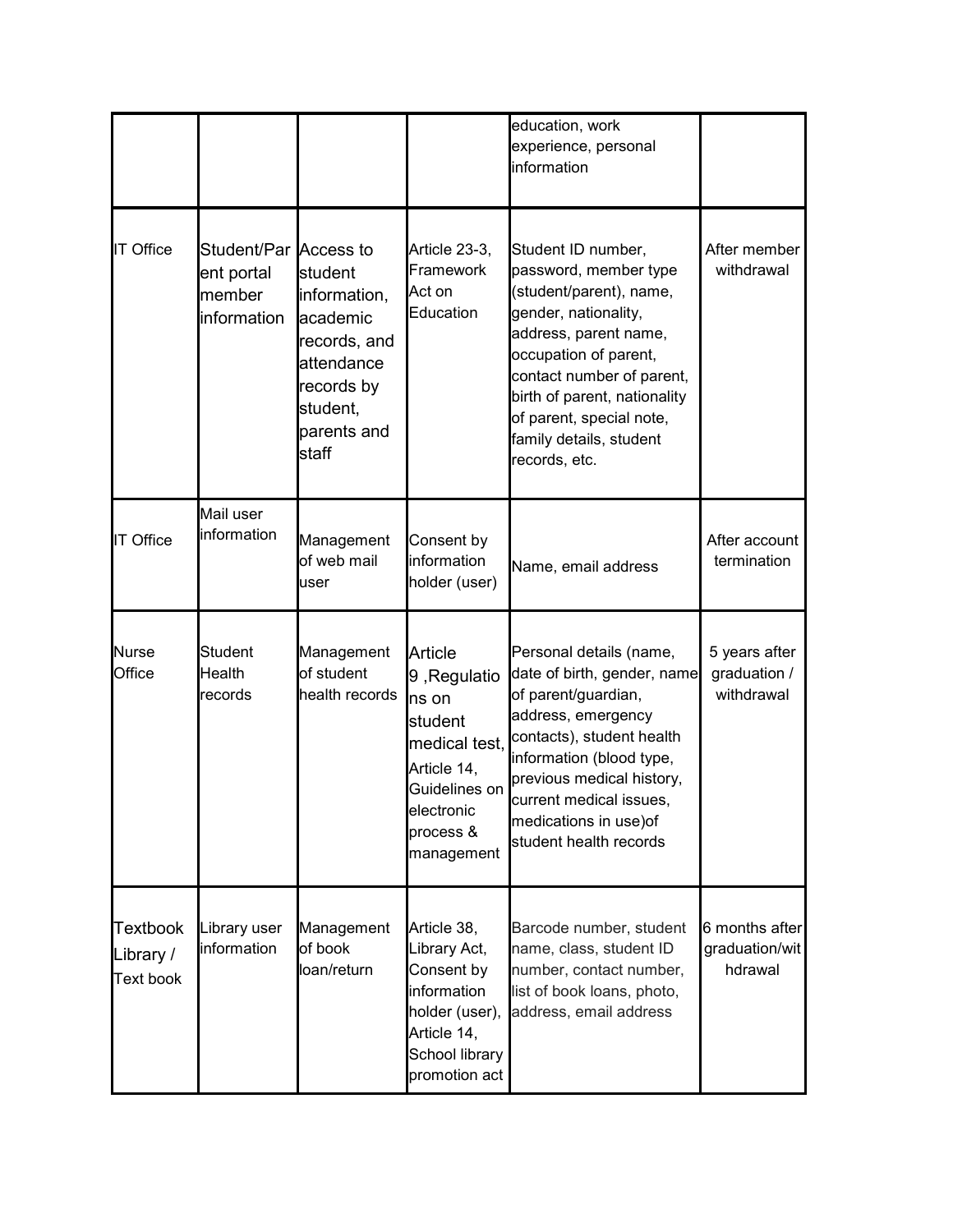| <b>Athletics</b><br>department trip | Overseas<br>Sign-up                                          | Extracurricular Consent by<br>activities &<br>school<br>promotion | information<br>holder (user)               | Student ID number, photo,<br>name, date of birth,<br>gender, emergency<br>contacts, student health<br>information (blood type,<br>previous medical history,<br>current medical issues,<br>medication use) | 6 months after<br>graduation /<br>withdrawal |
|-------------------------------------|--------------------------------------------------------------|-------------------------------------------------------------------|--------------------------------------------|-----------------------------------------------------------------------------------------------------------------------------------------------------------------------------------------------------------|----------------------------------------------|
| Security                            | Parent<br>Vehicle entry vehicle entry<br>clearance list      | Control of                                                        | Consent by<br>information<br>holder (user) | Student Id number, grade,<br>student name, contact<br>number of student, parent<br>name, contact number of<br>parent, student's address,<br>car license plate number                                      | 6 months after<br>graduation /<br>withdrawal |
| Operation<br>Support<br>Team        | School bus<br>registration<br>form, School<br>bus rider list | Management<br>of school bus<br>riders                             | Consent by<br>information<br>holder (user) | Student name, Student ID<br>number, grade, parent<br>name, contact number of<br>parent, student's address                                                                                                 | 1 year                                       |

# **Article 3. (Provide Personal Information to a Third Party)**

① The purpose of supply and details of information are as follows:

#### Provide Personal Information to a Third Party

| <b>Third</b> | Schools where a    | Schools where    | JJ         | Travel agencies           |
|--------------|--------------------|------------------|------------|---------------------------|
| party        | student has        | a student has    | Catering   |                           |
|              | transferred,       | transferred,     |            |                           |
|              | applying           | emergency        |            |                           |
|              | colleges, military | medical facility |            |                           |
|              | service            | (ER)             |            |                           |
| Purpose      | support            | : student health | collection | <b>Reservation for</b>    |
|              | student's          | management       | of unpaid  | transportation/hotel/trav |
|              | transfer/admissi   | and medical      | meal       | el insurance              |
|              | on and             | assistance in    |            |                           |
|              | compliance to      | emergency        |            |                           |
|              | regulations        |                  |            |                           |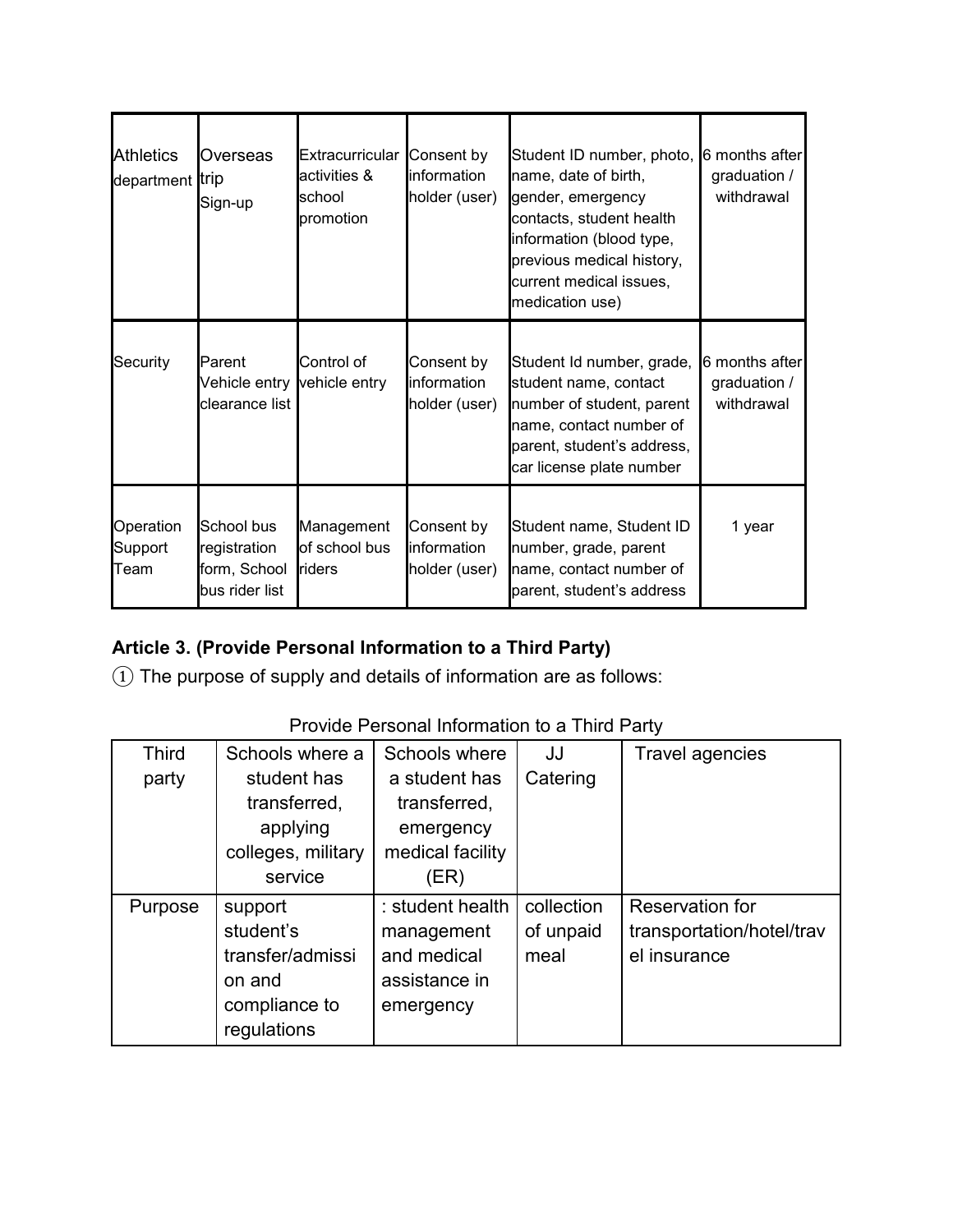| Legal<br>grounds                          | Article 25,<br>Elementary<br>&<br>Secondary<br>Education Act,<br>Article 35,<br>Higher<br><b>Education Act</b><br>Decree, Military<br>Service Act<br>Article 11-2 | <b>Business</b><br>office/Admissio<br>n                                             | Consent<br>by<br>informatio<br>n holder<br>(user)          | Consent by information<br>holder (user)                                                                                                                                                       |
|-------------------------------------------|-------------------------------------------------------------------------------------------------------------------------------------------------------------------|-------------------------------------------------------------------------------------|------------------------------------------------------------|-----------------------------------------------------------------------------------------------------------------------------------------------------------------------------------------------|
| Name of<br>personal<br>informatio<br>n    | student records                                                                                                                                                   | student health<br>records                                                           | contact<br>number                                          | Information for booking<br>boarding pass/visa/hotel<br>reservation                                                                                                                            |
| Details of<br>personal<br>informatio<br>n | Details of<br>personal<br>information                                                                                                                             | name of<br>student,<br>gender,<br>resident<br>registration<br>number, blood<br>type | name of<br>student,<br>contact<br>number<br>for<br>parents | name of student,<br>nationality, gender,<br>passport number,<br>resident registration<br>number / ARC number,<br>name of parents,<br>contact number of<br>parents, copy of<br>passport, photo |

②KIS handles and retains personal information only for the purposes specified in Article 1. Also, KIS does not provide personal information collected and retained thereby, to any third party without user's consent, except in the following cases:

1. Where a user specifically consents to provision of his/her personal information

2. Where other statute provides expressly

3. Where it is considered necessary for the interests of the users

4. Where a user or his/her legal representative is impossible to obtain consent from a user or his/her legal representative because his/her whereabouts are unknown or he/she is unconscious.

5. Where personal information is provided in a form that makes it impossible to identify a specific person, as necessary for compiling statistics or scientific research

③When KIS provide your personal information to a third party, KIS will inform you of the following facts to obtain consent from you: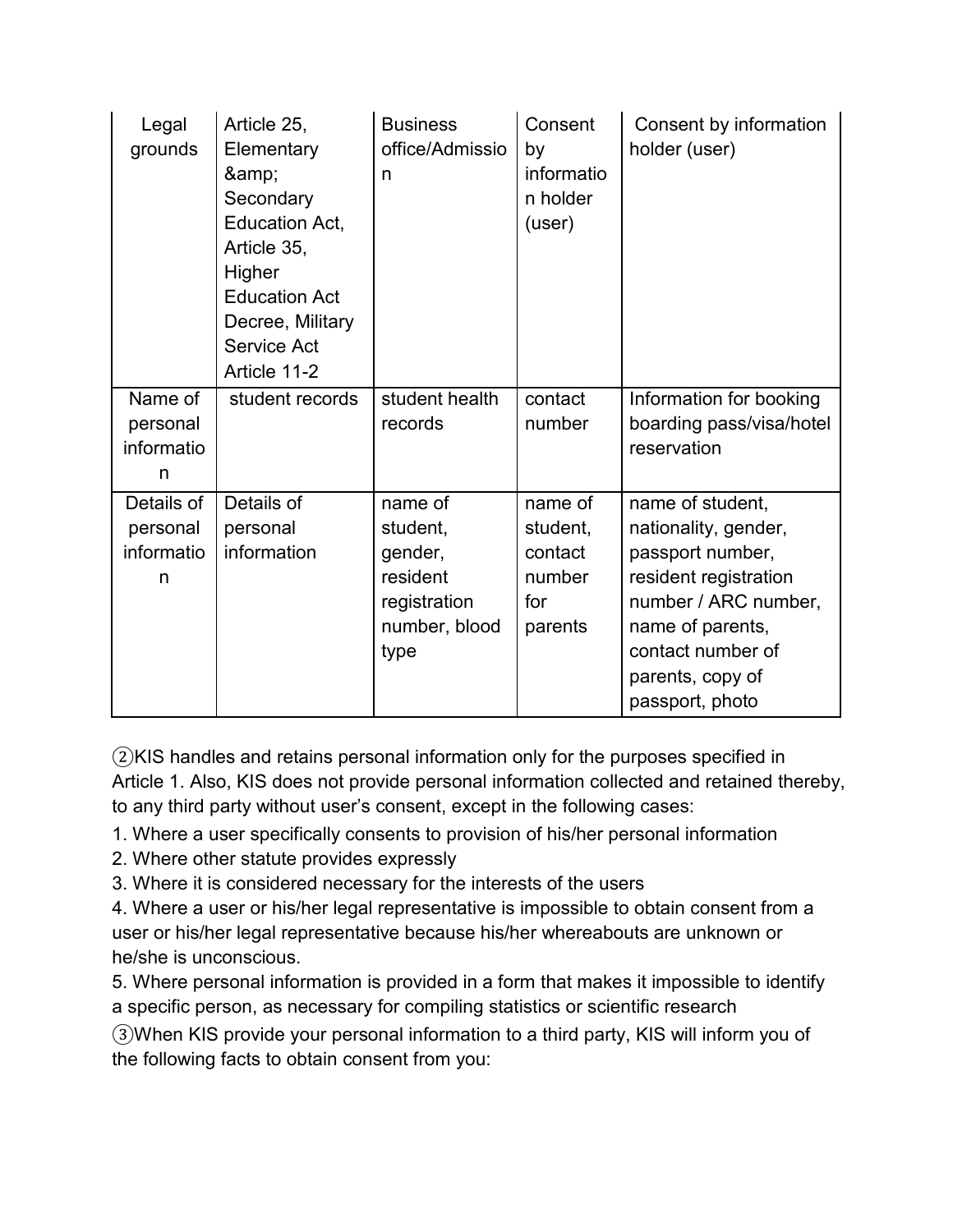1. The name and contact information of the recipient of personal information (or the name of the corporation or organization, if the recipient is a corporation or organization) 2. The recipient's purposes of using personal information and the items of personal information to be provided

3. The duration during which the personal information will be retained and used by the recipient

4. The fact that the user has a right to refuse to consent and details of any disadvantages

**Article 4.( Matters concerning Outsourced Processing of Personal Information)**   $(1)$ KIS outsources the processing of a user's personal information for the following purposes below:

| aloodi ood poroonidi innonnalioni |                                                          |                                                                                                                                                                                   |  |  |
|-----------------------------------|----------------------------------------------------------|-----------------------------------------------------------------------------------------------------------------------------------------------------------------------------------|--|--|
| Organization                      | Details of<br>outsourcing                                | Period                                                                                                                                                                            |  |  |
| Open Apply                        | Online<br>admission<br>system                            | Until the contract expiration of online admission site (all<br>personal information outsourced will be destroyed upon<br>completion of contract period.)                          |  |  |
| Follett                           | Destiny<br>Library<br>system                             | Until the contract expiration of library management<br>system (all personal information outsourced will be<br>destroyed upon completion of contract period.)                      |  |  |
| Powerschool                       | Academic<br>records<br>system                            | Until the contract expiration of academic records<br>system (all personal information outsourced will be<br>destroyed upon completion of contract period.)                        |  |  |
| Maialearning                      | Post-<br>secondary<br>admission<br>application<br>system | Until the contract expiration of post-secondary<br>admission application system (all personal information<br>outsourced will be destroyed upon completion of<br>contract period.) |  |  |

# Outsourced personal information

② When KIS contracts outsourced process of personal information, KIS stipulates compliance with laws and regulations related to personal information protection, prohibition of third party provision of personal information, and burden of liability.

# **Article 5. (Right and Responsibility of Information Entity and Exercise Method)**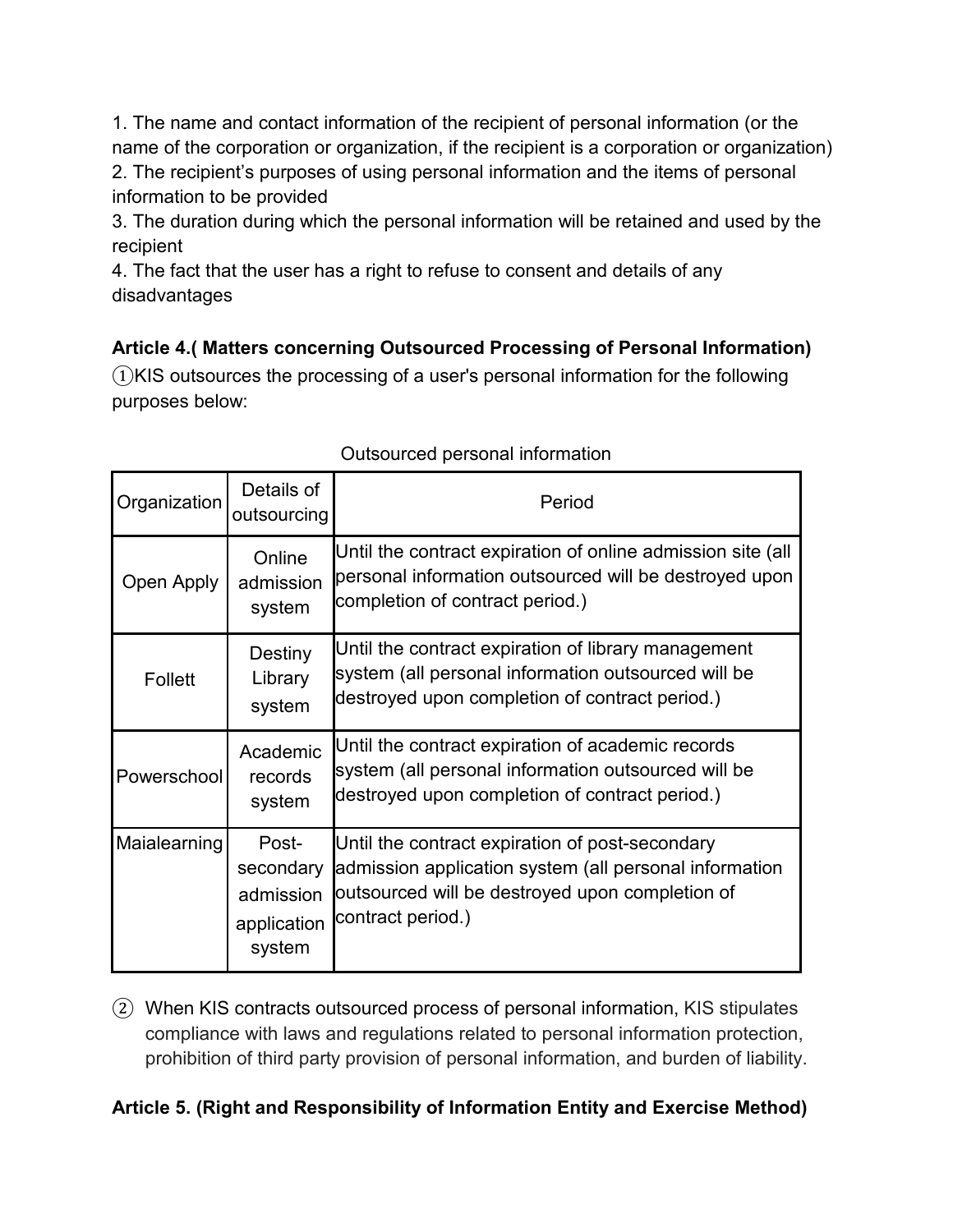$\Omega$  As a user, one can exercise following rights:

- 1. Request to browse, modify the personal information
- 2. Request to rectifyand suspend the incorrectinformation
- 3. Request to delete

② If any user requested to rectify or delete his/her personal information by request form, we will complete the request and send the notification within 10 days.

File name **Browsing Location Phone Number** Student information, Graduates information Business office/Admission 031-789-0554/031-748-0509 Applicant information Admission **Office** 031-789-0505/031-255-0505 Employee information **Business office/General** Affairs 031-789-0514/031-748-0509 Faculty information **Business office/Faculty Support** 031-789-0520/031-748-0509 Students/Parent Portal ES/MS/HS Secretary, IT 031-789-0509/031-748-0509 Mail User information IT IT 1031-789-0533/031-748-0509 Student Health records Nurse Office 031-789-0549/031-724-5733 ES, MS/HS Library User information ES, MS/HS Library **ES** : 031-789-0540 MS/HS : 031-789-0539 School bus rider list Management/Operation Support Team 031-789-0552/031-748-0509

#### Personal Information Handling Departments

**Article 6. (Destruction of personal information)**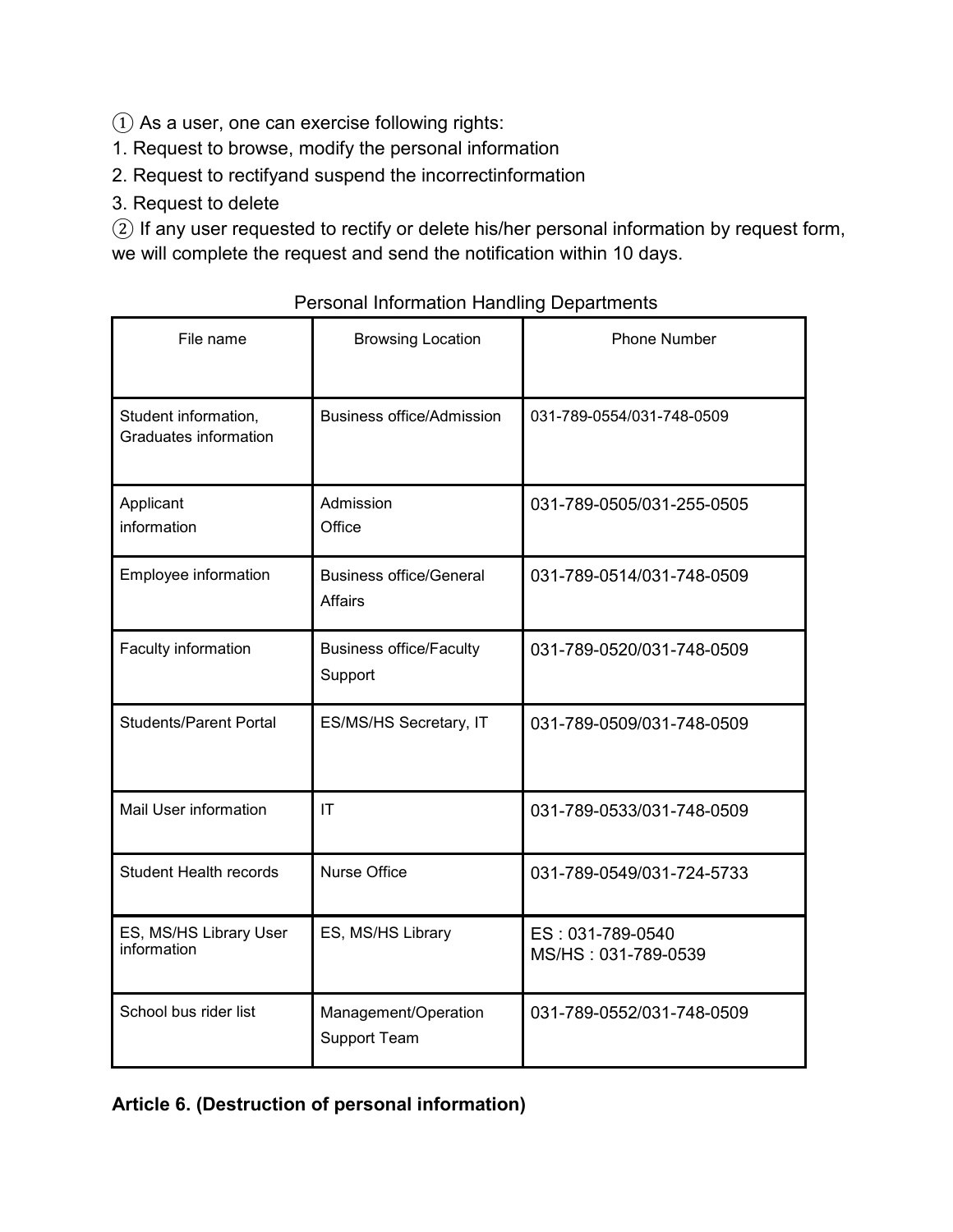Personal information is destroyed when the purpose has been fulfilled. The procedure of the destruction of personal information, deadline and method is as below.

1. Procedure: Personal information is moved to a separate database once the purpose has been fulfilled. In accordance with school policy and other related laws, the information is saved for a certain period of time and destroyed later. All information moved to the database is used for other purposes unless enforced by the law.

2. Deadline: Personal information will be destroyed within 5 days after the personal information is not requires due to fulfillment of the purpose, deadline of the possession and etc.

3. Method: Personal information as electronic files will be destroyed to be irreproducible and the paper type files with personal information will be shredded using the shredder or be incinerated.

#### **Article 7 (Measures to secure safety)**

KIS has taken the following technical and physical measures necessary for ensuring safety, in compliance with Article 29 of the Personal Information Protection Act:

1. Formulating and implementing internal management plans: KIS has formulated and implemented internal management plans in accordance with the guidelines for measures for ensuring the safety of personal information; 2. Minimizing and educating personnel authorized to handle personal information: The number of personnel authorized to handle personal information has been minimized and regular educational programs have been implemented for such personnel;

3. Restrictions on access to personal information: Access to personal information is controlled by granting, amending, or cancelling the authority to access the database system that processes personal information, and unauthorized external access is controlled by operating firewalls for blocking and preventing invasion and intrusion, while personnel authorized to handle personal information are precluded from accessing the personal information processing system externally via information and communications networks. Furthermore, details on granting, amending, or cancelling authority are recorded, and such records are preserved for at least three years;

4. Encryption of personal information: Passwords and identification numbers, among each user's personal information, are encoded for storage and management. Furthermore, additional means, such as encrypting essential data for storage and transmission, are used for security.

5. Technical measures against hacking: KIS has installed security programs and updates and inspects the programs to protect personal information from being leaked externally or destroyed by hacking or computer viruses and has installed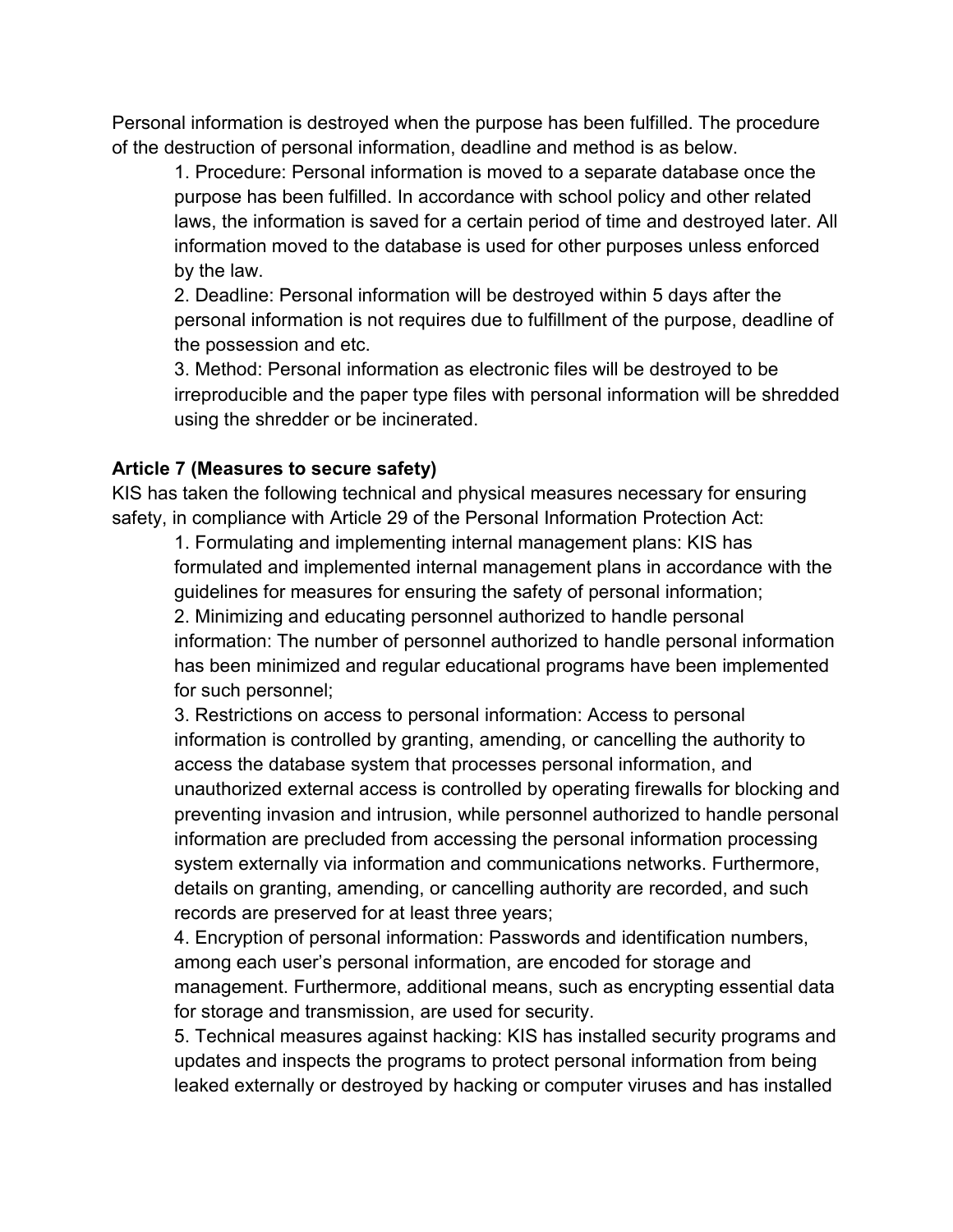its systems in an area with restricted access to technically and physically monitor and block external access.

6. Restricting access by unauthorized persons: The space for the physical storage of the personal information system that keeps personal information, is separated from other areas, and a procedure for controlling access to the space, has been established and is implemented.

#### **Article 8. (Privacy Officer / Access Request)**

The persons below have been designated by KIS as officer and manager to protect personal information and to handle any possible disputes regarding personal information.

| Role                   | <b>Privacy Officer</b>                        | Privacy<br>Manager                                                    | Privacy<br>Manager               | Access request                           |
|------------------------|-----------------------------------------------|-----------------------------------------------------------------------|----------------------------------|------------------------------------------|
| Position               | <b>School Director</b>                        | Principal of<br>Technology,<br>Innovation,<br>& Strategic<br>Planning | <b>Business</b><br>Administrator | Team leader of<br><b>General Affairs</b> |
| Name                   | <b>Michelle Quirin</b>                        | <b>Daniel Kilback</b>                                                 | Younghoon<br>Kim                 | Minsung Kim                              |
| Contact<br>Information | 031-789-0507<br>michelle quirin@ki<br>s.or.kr | 031-789-0734<br>dkilback@kis.or.<br>kr                                | 031-789-0510<br>yhk@kis.or.kr    | 031-789-0514<br>mskim@kis.or.kr          |

# **Article 9 (Amend Privacy Policy)**

The current Privacy Policy has been revised and applied on January 15, 2019.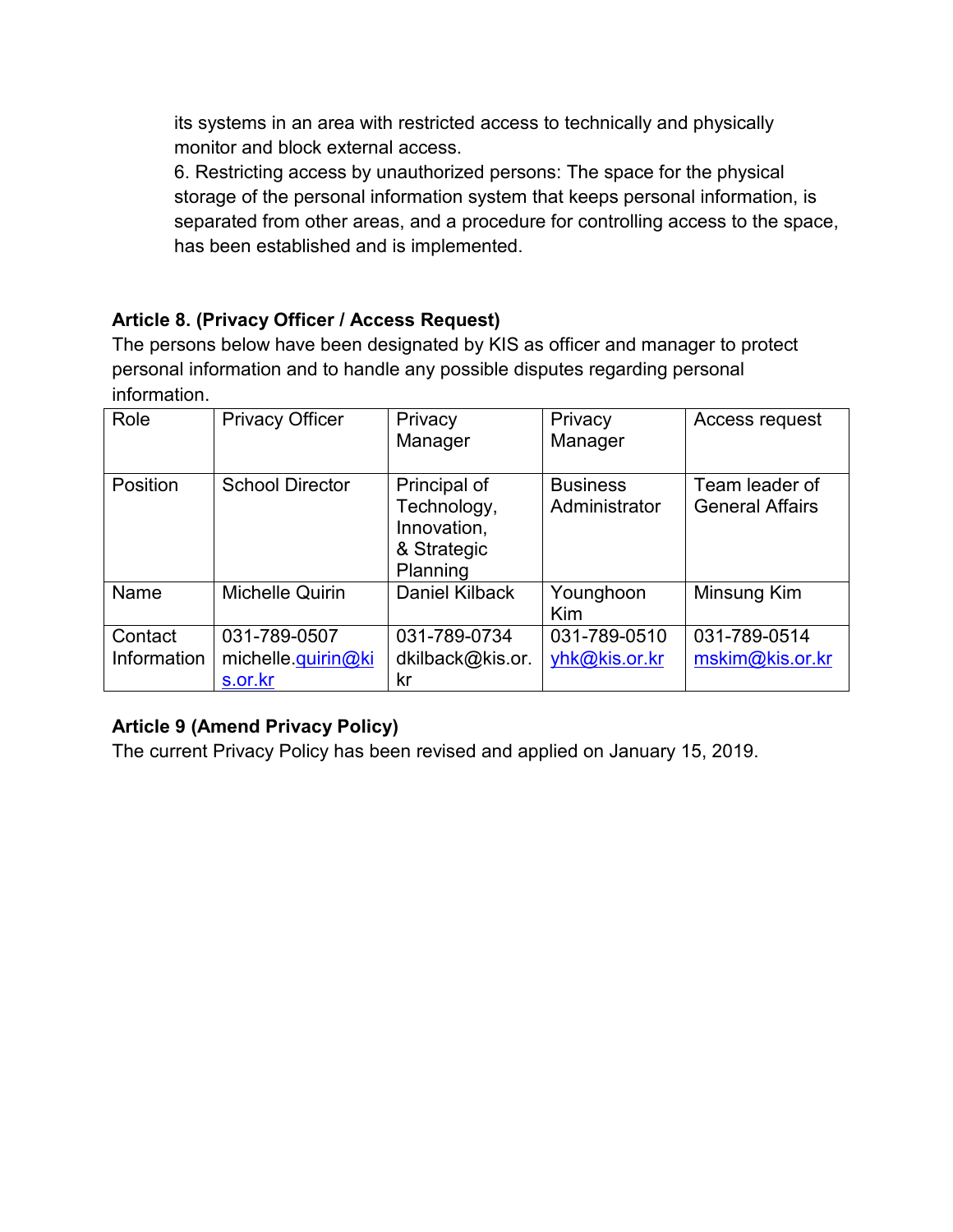# **Video equipment operation/management policy**

**Korea International School**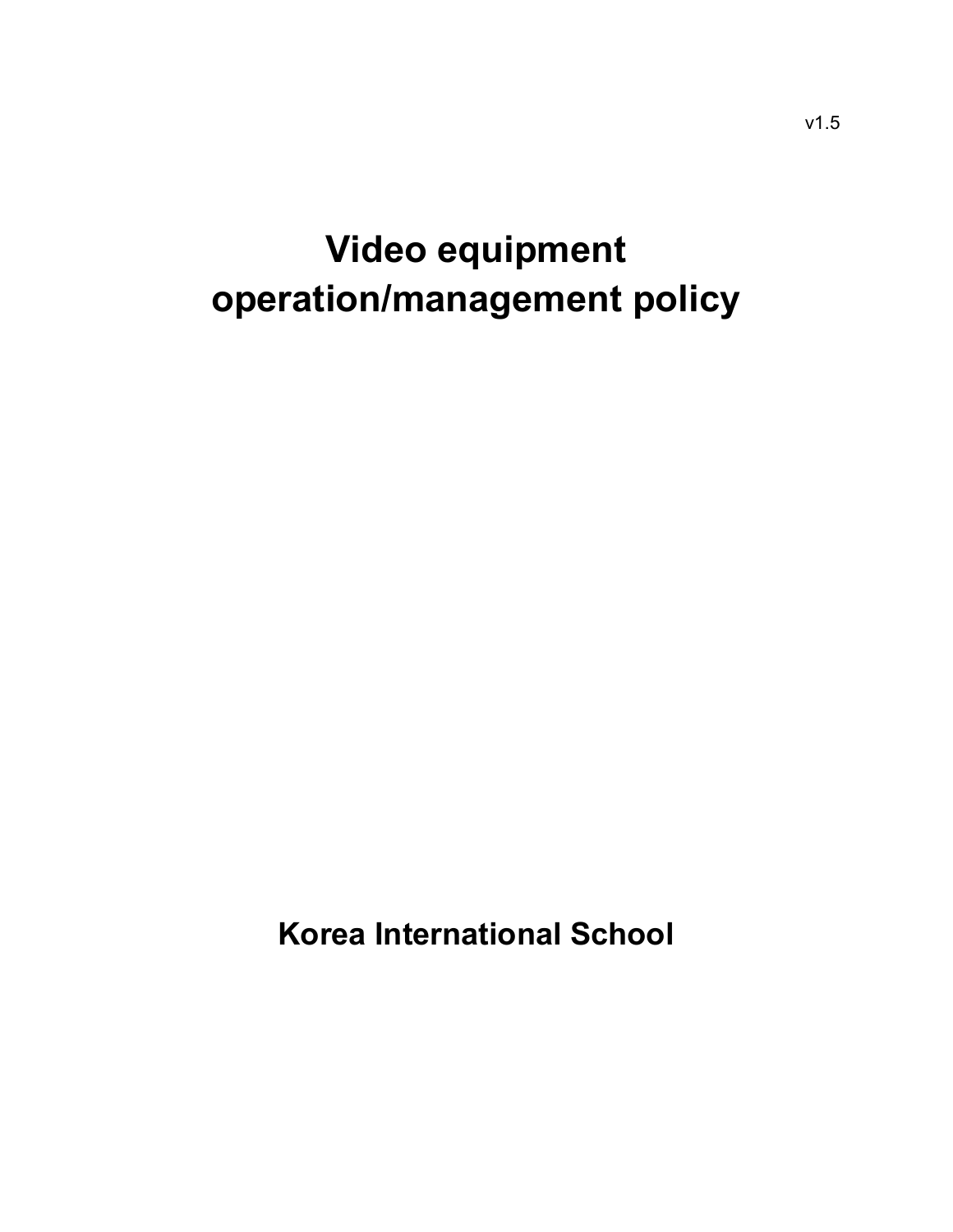# **Video equipment operation/management policy**

Through the operation and management policy of the video information processing equipment, KIS will inform you of the purpose and management of the video information processed by the school.

#### **Article 1 (Base and Purpose of Installation)**

Video information processing equipment is installed and operated based on the following reasons. The collected personal video information is not used for purposes other than installation purposes.

- 1. Base of Installation: Article 25 paragraph 1 of the Personal Information Protection Act
- 2. Purpose of Installation:
	- A. Crime Prevention for the safety of faculty and students
	- B. Safety management of facilities and fire prevention
	- C. Prevention of accidents

#### **Article 2 (Operation status)**

The current status of the video information processing equipment operated by the school is as follows.

1. Number of installations: 176

2. Installation Location: Building entrances, lobbies, corridors, soccer fields, gyms, playgrounds, parking lots, etc.

3. Recording time: 24 hours

4. Processing method: Real-time recording by magnetic device (no sound recording function)

- 5. Storage Location: Control Room on B2 of Elementary School Building
- 6. Retention period: Within 30 days (this may vary depending on storage capacity)

#### **Article 3 (Manager and access authority)**

In order to protect personal video information processing equipment safely and deal with related requests, the video information processing equipment management manager and access authority are designated and operated.

1. Manager: Kim Tae-young, Facility Team Leader 031-789-0561

2. Access authority: Shim Young-dong, Facility Team 031-789-0565

# **Article 4 (Viewing personal video information of a user)**